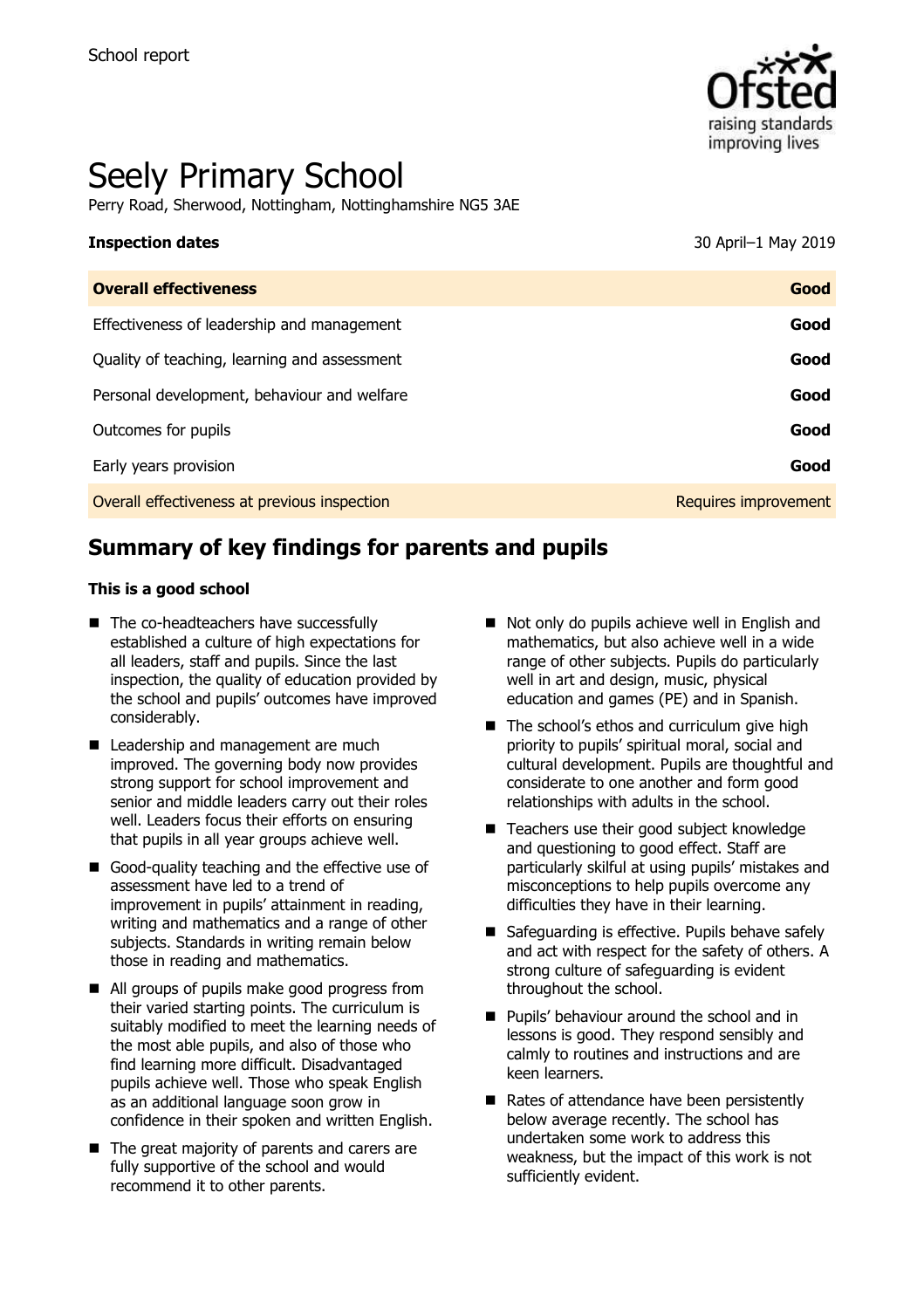

# **Full report**

### **What does the school need to do to improve further?**

- $\blacksquare$  Improve pupils' attainment in writing by:
	- ensuring that the school's current strategies to improve attainment in writing are fully embedded in all classes
	- ensuring a consistent approach to the teaching of handwriting and the presentation of work
	- ensuring that opportunities are taken in all classes to develop pupils' extended writing in subjects other than English.
- Improve pupils' attendance to be at least in line with the national average by:
	- embedding and consolidating recent improvements in the management of attendance so that all pupils develop good attendance habits
	- working to ensure that all pupils and families recognise the importance of regular attendance
	- ensuring that all senior leaders, within their areas of responsibility, contribute to improving rates of attendance
	- ensuring that pupils' attendance is regularly monitored.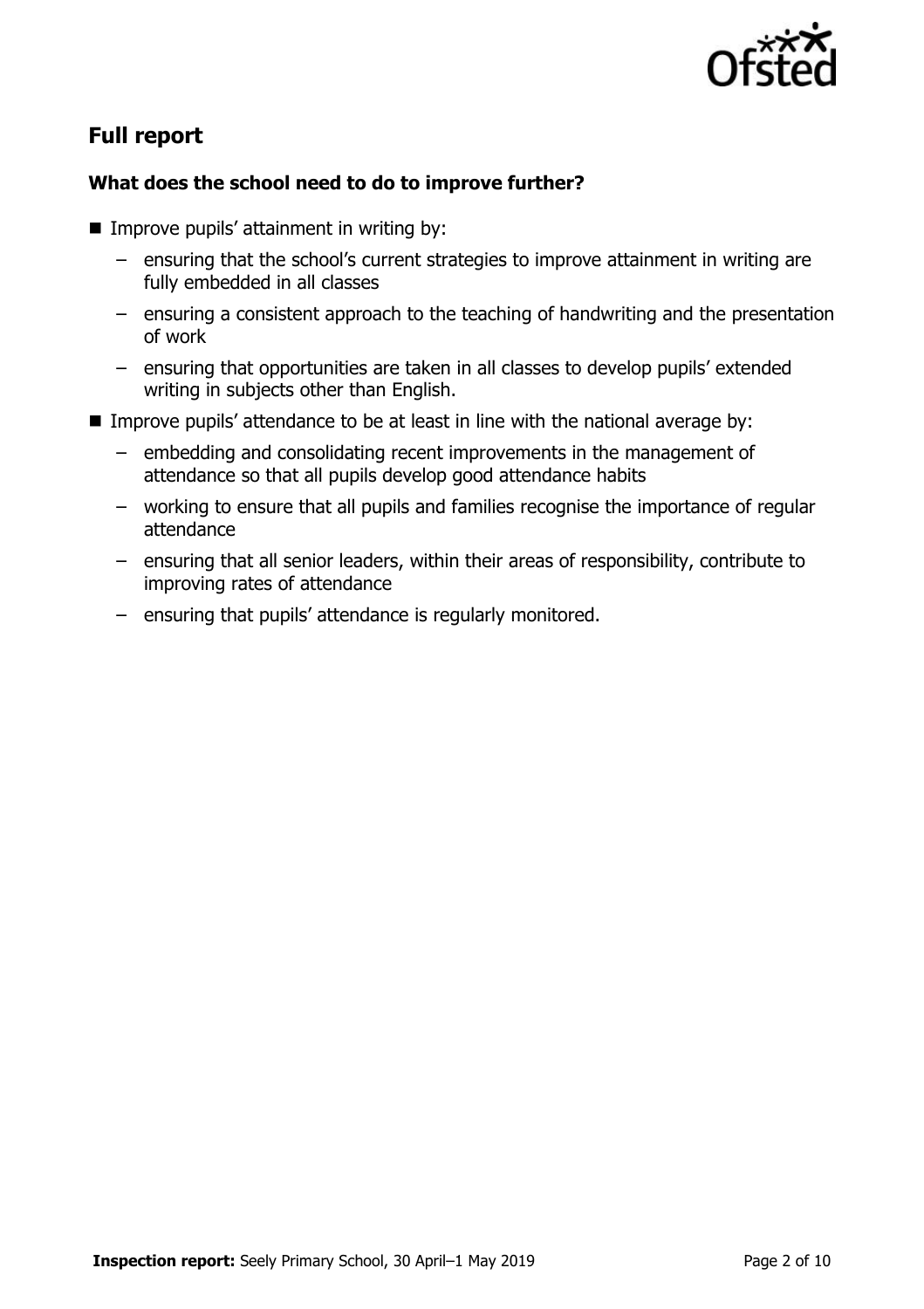

# **Inspection judgements**

#### **Effectiveness of leadership and management Good**

- Since the previous inspection, the school has improved in key areas. The coheadteachers work very effectively together and have formed a stable and effective leadership team. Leaders and staff are working to the same ends. The school has made great strides in improving the quality of teaching and the use of assessment. These have resulted in all groups of pupils making good progress in their learning.
- Leaders have an accurate and comprehensive understanding of the school's strengths and areas that require further attention. Their plans for improvement are effective and well thought out.
- $\blacksquare$  Middle and subject leadership is already strong and continually improving. Subject leaders appreciate the quality of support for their work that they receive from within the school and via the groups they belong to through the school's membership of the Nottingham Schools Trust. There is good capacity on the part of leaders, at all levels, to sustain and strengthen the improvements made since the previous inspection.
- Staff training and development are of good quality and result in the quality of teaching and the use of assessment being effective. Staff say they value the good-quality guidance they receive to help them improve their work.
- A key reason for the higher standards that are evident throughout the school is the close tracking of pupils' progress by leaders and teachers. Underachievement is identified at an early stage. Teachers are fully held to account and accept responsibility for the learning of all pupils in their classes.
- Staff work together, both with other staff within the school and also with staff from other schools, to ensure that their assessments of pupils' learning are accurate.
- Additional funding for pupils with special educational needs and/or disabilities (SEND) and for disadvantaged pupils are both used more effectively than at the time of the previous inspection.
- The additional funding for physical education (PE) and sport is used wisely. Pupils benefit from the regular good-quality PE teaching they receive from an additional sports coach. Staff are also able to reflect on and improve their own teaching of PE because they are present at these sessions.
- The curriculum is effectively modified to meet the learning needs of all groups of pupils, including the most able. It is also broad and balanced. It is clear from pupils' workbooks, and from discussions with pupils and staff, that pupils are supported well to develop knowledge and skills in a wide range of subjects. For example, the regular Spanish lessons pupils receive from Year 1 onwards result in pupils, by Year 6, achieving very well in their written and spoken Spanish.
- The school's work to improve attendance has not yet had the desired effect. The main responsibility for assuring regular attendance rests with the co-headteachers and deputies and is insufficiently distributed to other senior leaders throughout the school. The monitoring of attendance patterns and trends are not undertaken and analysed as closely as pupils' learning. This means that action to address poorer attendance is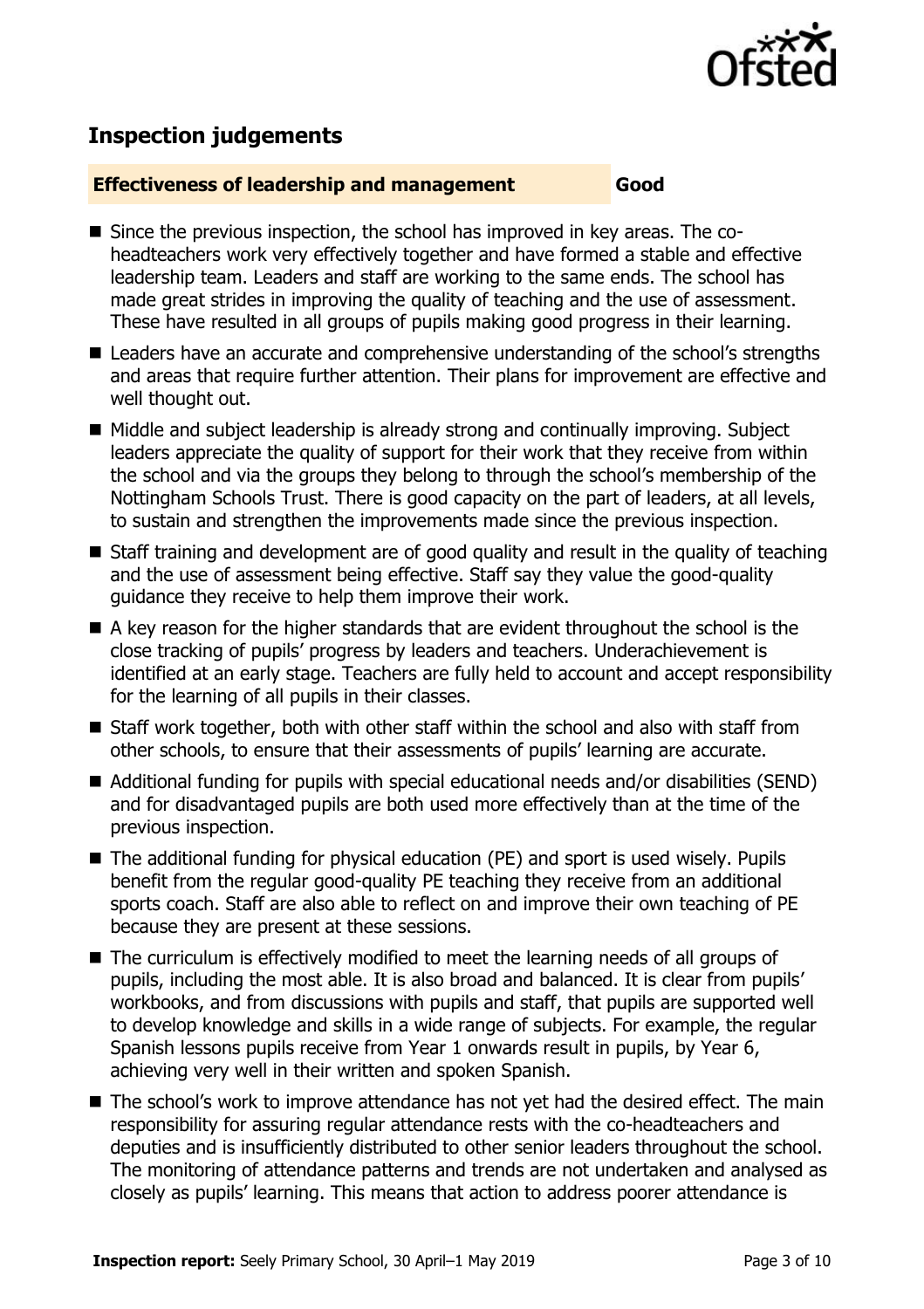

sometimes not sufficiently targeted.

- The curriculums for mathematics and reading are both strong. Although the writing curriculum is being improved, opportunities are missed in some classes to develop pupils' extended writing in other subjects, such as history, geography, science and religious education.
- The curriculum provides extensively for pupils' personal, spiritual, moral, social and cultural development. Pupils are knowledgeable about the wide range of cultures and beliefs in modern Britain. They are taught fundamental British values, particularly those of tolerance and respect for ways of life that are different from their own. The school's curriculum and ethos are strongly committed to promoting equality of opportunity and all pupils are valued and treated equally. The curriculum and the school's ethos effectively promote pupils discussing and taking action to address any conflicts that arise in order to restore good relationships, including restorative conferences.

#### **Governance of the school**

- Governance is very effective, and governors make an important contribution to improving the school. The governing body has organised its work well so that governors have a comprehensive and accurate view of the school's strengths and weaknesses.
- Governors are reflective about their role and carry out checks to ensure that they continually improve their work. A particular improvement has been in establishing a data committee so that governors can cast a close eye on the performance of the school. Their detailed knowledge of data enhances the ability of the governing body to work with and challenge leaders to continually improve the school.
- Governors receive accurate and comprehensive information from leaders, including assessment information and reports regarding the impact of initiatives and spending. Specialist governors have close links with subject leaders and other leaders to ensure that they fully understand and can challenge and support ongoing work to improve their specialist areas. Both staff and governors benefit from these links.

#### **Safeguarding**

- The arrangements for safeguarding are effective.
- Governors fulfil their statutory duties regarding safeguarding. The checking of the school's safeguarding arrangements is continually of high profile with members of the governing body. Governors ensure that external checks on safeguarding take place and that action is taken to address any issues that come to light.
- The school has established a culture where all staff give safeguarding and child protection the prominence they deserve. Staff and governor training is up to date and fully meets requirements. The school liaises with external agencies whenever necessary.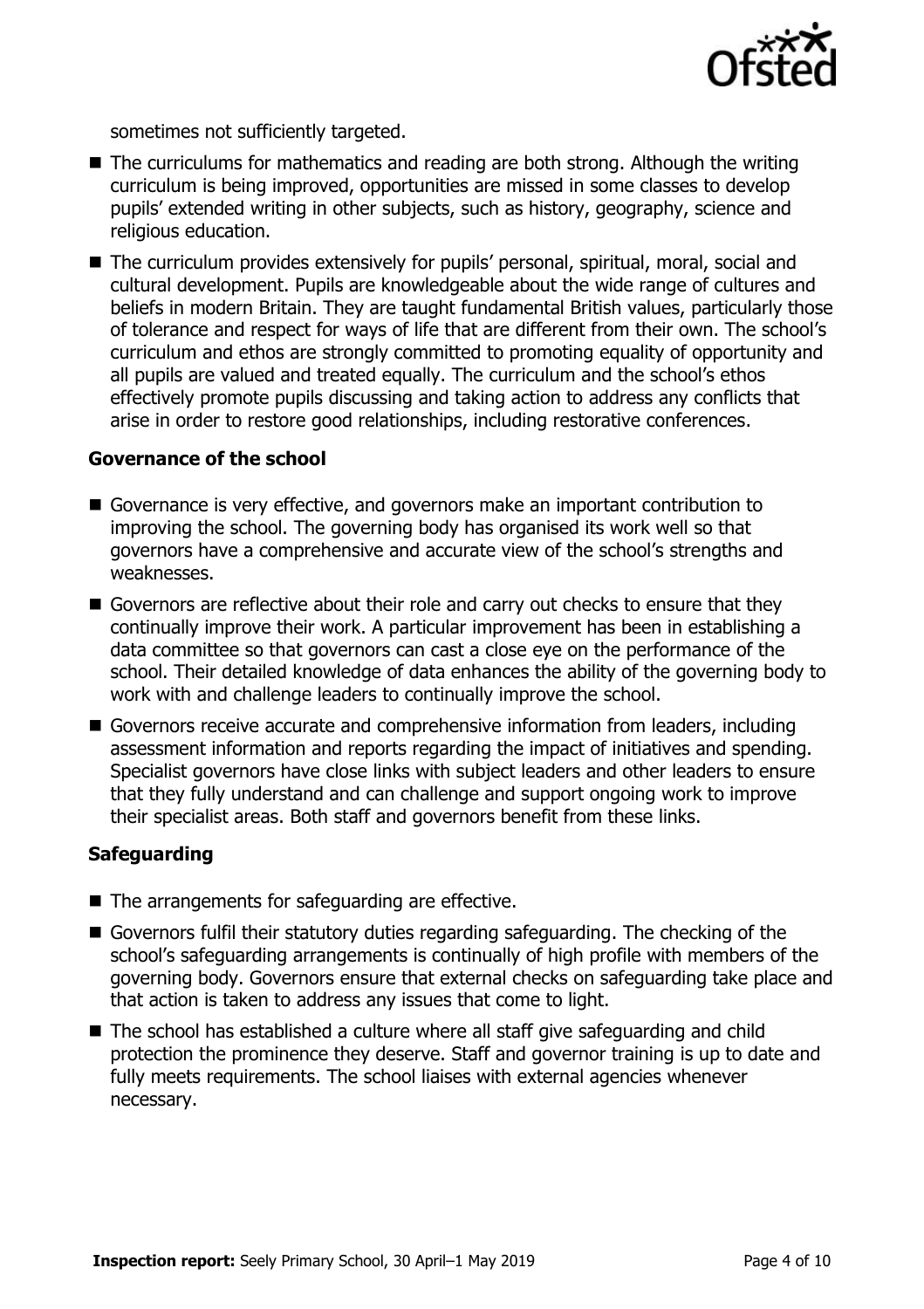

### **Quality of teaching, learning and assessment Good**

- Throughout the school, behaviour is effectively managed, resulting in good relationships and pupils sustaining good concentration and positive attitudes to learning in classes.
- Well-trained teaching assistants work in close partnership with teachers to promote the learning of pupils. They are effectively deployed and have a particularly positive impact on the good progress made by pupils with SEND, and those who find learning more difficult. They provide good-quality support in classrooms and when working with individuals or small groups of pupils outside the classroom.
- Teachers show good subject knowledge in their teaching. This is brought to bear to help pupils see their mistakes and learn from them, to provide good-quality guidance for learning, to ask searching questions, to explain things clearly and to help pupils remember what is being taught.
- $\blacksquare$  Since the previous inspection, much has been done to improve the quality of teaching of mathematics and of reading. National assessment results last year indicated that pupils made particularly strong progress in mathematics. Pupils' work and school records indicate that pupils are continuing to progress well in mathematics. Teachers are particularly effective at promoting positive attitudes to mathematics and pupils enjoy tacking quite challenging work.
- Reading is well taught. Phonics is taught well in younger classes and pupils throughout the school benefit from regular guided reading lessons. A well-organised home reading programme and the Wednesday and Friday morning parent reading sessions mean that many parents make an important contribution to the good progress their children make in learning to read. A good proportion of Year 6 pupils become hobby readers.
- $\blacksquare$  The school, over this year, has turned its attention to improving the teaching of writing. Some improvements are evident, for example in the teaching of extended writing in English work and in linking the teaching of writing with pupils' reading work. However, in some classes, chances are missed to develop pupils' extended writing in other subjects. Although pupils throughout the school are taught to take pride in looking after their books, the quality of presentation and of handwriting is too variable.

#### **Personal development, behaviour and welfare Good**

### **Personal development and welfare**

- The school's work to promote pupils' personal development and welfare is good.
- **Pupils in all year groups show consistently positive attitudes to learning. This is having** and increasingly positive impact on their academic progress, which is consistently good.
- **Pupils embrace opportunities to take on responsibilities. For example, they enjoy acting** as peer mentors, or as members of the school council. Pupils told inspectors that they felt able to approach school council representatives in case of any concerns or worries.
- **Pupils who spoke with inspectors showed a sound appreciation of what constitutes**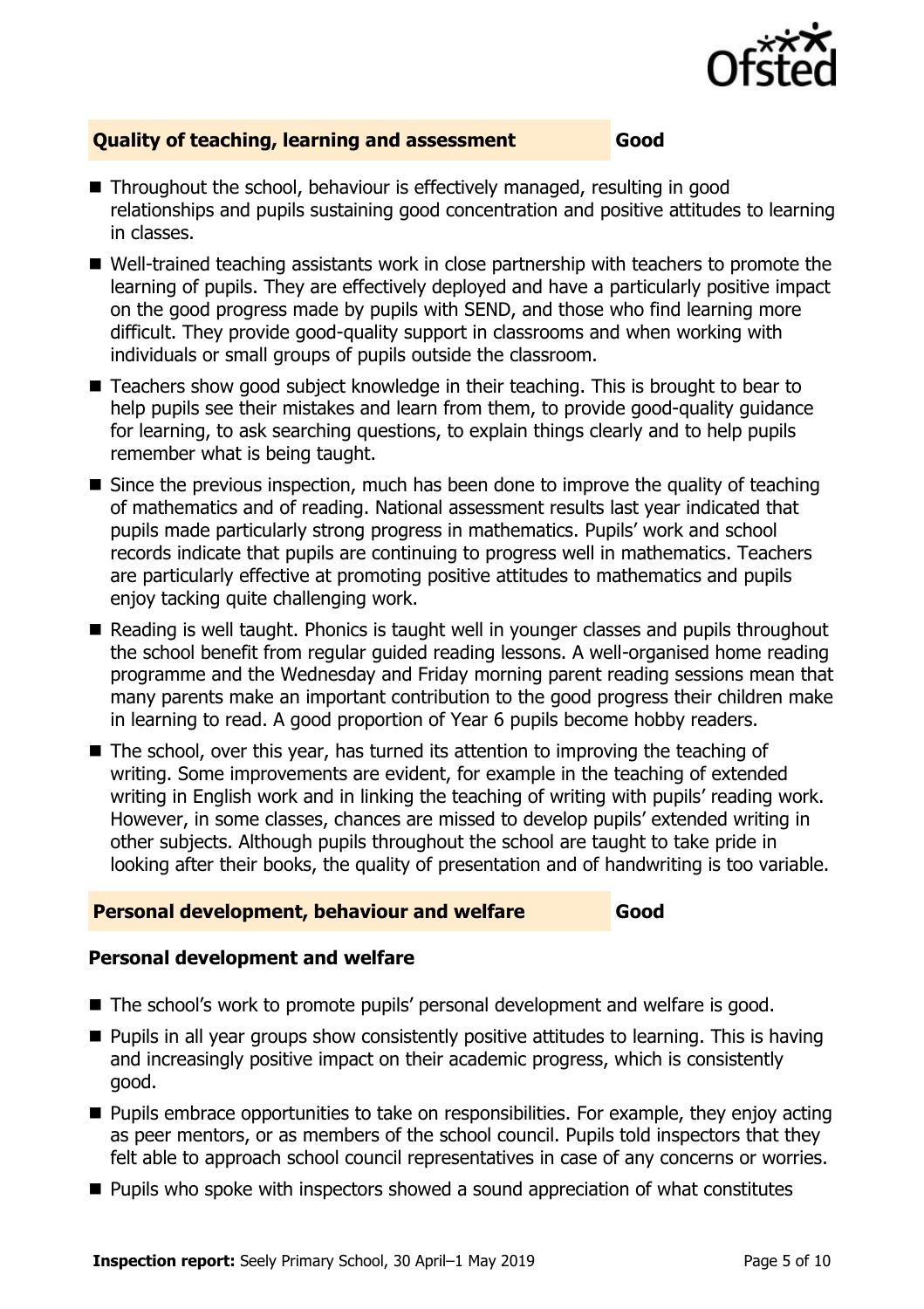

various forms of bullying. They told inspectors that incidents of bullying were very rare and that they felt safe in school. They also showed confidence that the adults in school would be able to help if bullying were to occur.

- **Pupils value the opportunity to access the school's counselling and mediation systems if** any difficulties occur.
- **Pupils show good understanding of ways of life and faiths other than their own,** reflecting the strong emphasis placed on diversity in the school's curriculum.

### **Behaviour**

- The behaviour of pupils is good. Their conduct throughout the inspection was calm and orderly, both around school and in lessons. Pupils understand the school's behaviour policy and know what happens if they do not behave as expected.
- **Peer mediators make a good contribution to pupils behaving well. Peer mediators are** trained for their roles and pupils say they carry them out well.
- **Pupils' behaviour at breaktimes and lunchtimes is also good. Pupils say that the midday** staff show good supervision and handle any unacceptable behaviour fairly and effectively.
- Pupils' attendance, despite the co-headteachers' efforts, has remained stubbornly below average for some time and the latest information indicates that matters are not improving sufficiently. Responsibility for good attendance and the developing of good attendance habits is not sufficiently shared among senior leaders. There are some gaps in the tracking of attendance patterns. These make it difficult to compare year-on-year attendance rates and so hinder the ability of leaders to identify and tackle particular weaknesses.

### **Outcomes for pupils Good**

- Pupils' attainment in reading, writing and mathematics by the end of key stage 2 is improving. Results in the 2018 national assessments were better than in the previous year. Pupils' work and the school's accurate records indicate that improvements are being sustained and strengthened in almost all year groups and across a range of subjects.
- This year, in Year 6, more pupils are working at the higher standard than previously, especially in reading and mathematics.
- The proportion of pupils attaining and exceeding the expected standard has steadily improved over time, particularly in reading and mathematics.
- **Pupils with SEND achieve well and make good progress from their various starting** points. Pupils who speak English as an additional language make good progress due to the good-quality support they receive.
- Disadvantaged pupils achieve well throughout the school due to the wise spending of additional funding for these pupils.
- Good-quality teaching of phonics in the younger classes has resulted in an improving proportion of pupils attaining the expected standard in the phonics screening check at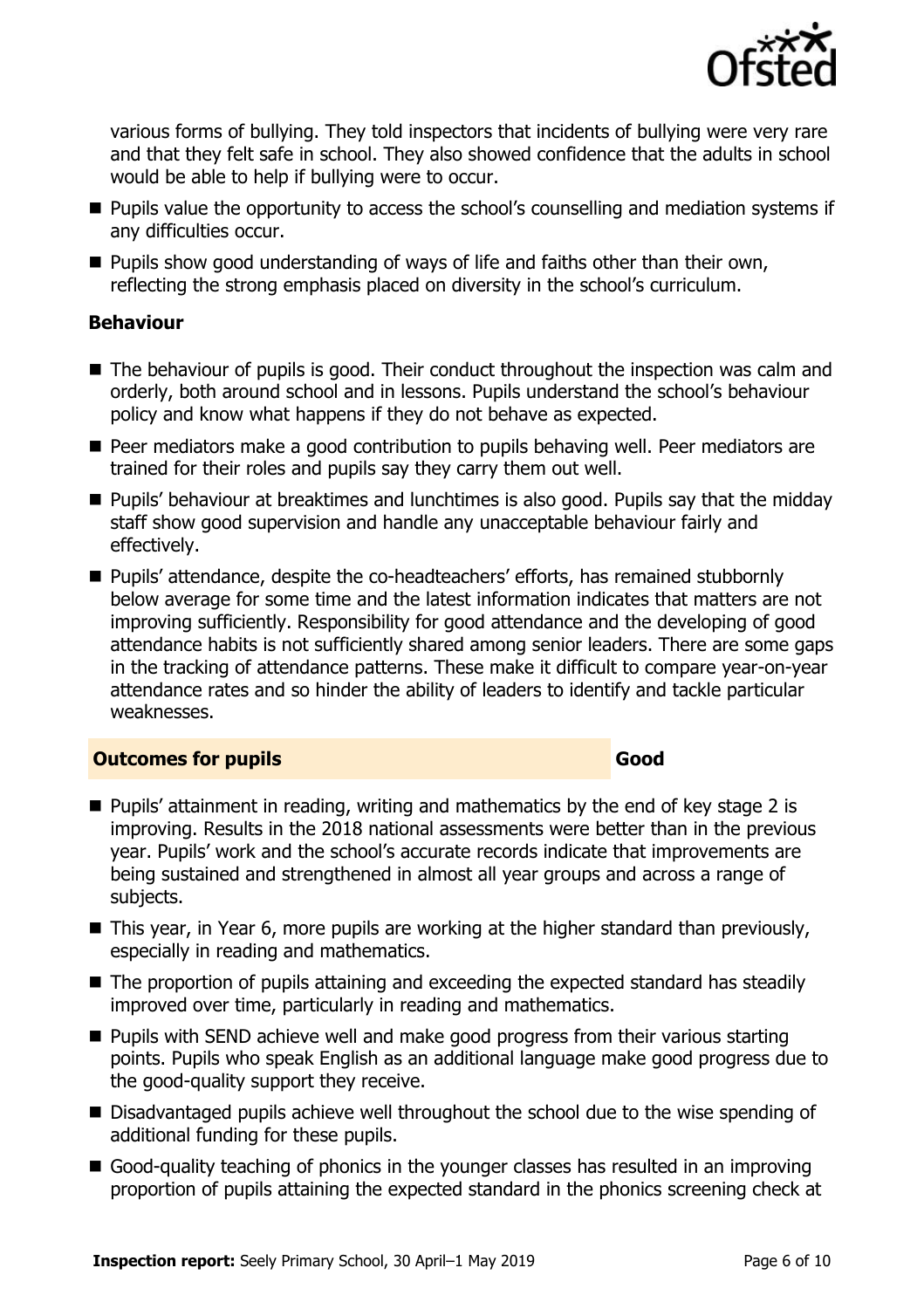

the end of Year 1. Younger pupils apply their phonics knowledge well to read and spell unfamiliar words.

■ Attainment in writing, although rising, is not as strong as in reading and mathematics. Standards of writing, particularly extended writing, in some classes are much better in their English work than in other subjects. Standards of handwriting are not consistently high throughout the school.

#### **Early years provision Good**

- Children join the early years with a wide spread of attainment. The majority enter with knowledge and skills that are below those typical for their age, but some children enter with above typical development. As a result of effective teaching and the use of assessment, all groups of children make good progress from their varied starting points. The proportion of children who reach a good level of development has risen over time and the great majority of children who are currently in the Reception Year are on track to attain a good level of development in all areas of learning.
- A rising proportion of children this year are also on track to exceed the level of development expected by the end of Reception. Children who find learning more difficult make good progress because staff skilfully identify barriers to learning and modify their teaching to help children learn.
- The classroom and outside areas provide a very good and well-organised environment for learning. For example, there are many opportunities and stimuli to help children widen their vocabulary. Children, including those whose families speak languages other than English at home, soon extend their vocabulary and overall language skills. Goodquality teaching of phonics helps children grow in confidence as readers. Although pencil grip is taught well, some children's letter formation and early handwriting is not as developed as could be expected.
- Children respond well to staff's high expectations of behaviour and conduct. Parents appreciate the effective procedures to introduce their children to school and regard provision in the early years highly. Children are well cared for and kept safe. They cooperate with each other and with adults, responding quickly and sensibly to routines and instructions.
- Teaching is good. Adults provide children with thinking time and the opportunity to solve problems, for example in making sails for boats. Good-quality provision prepares children well for Year 1.
- Leadership and management are good in the early years. Leaders provide many ways of helping staff do their jobs better. For example, they sometimes swap roles so that they can learn from one another. Leaders have a clear understanding of where improvements are needed and are continually working to further improve the quality of provision and to help children to do even better.
- Liaison and relationships with parents and carers are good and parents say that the school works closely with them for the benefit of their children.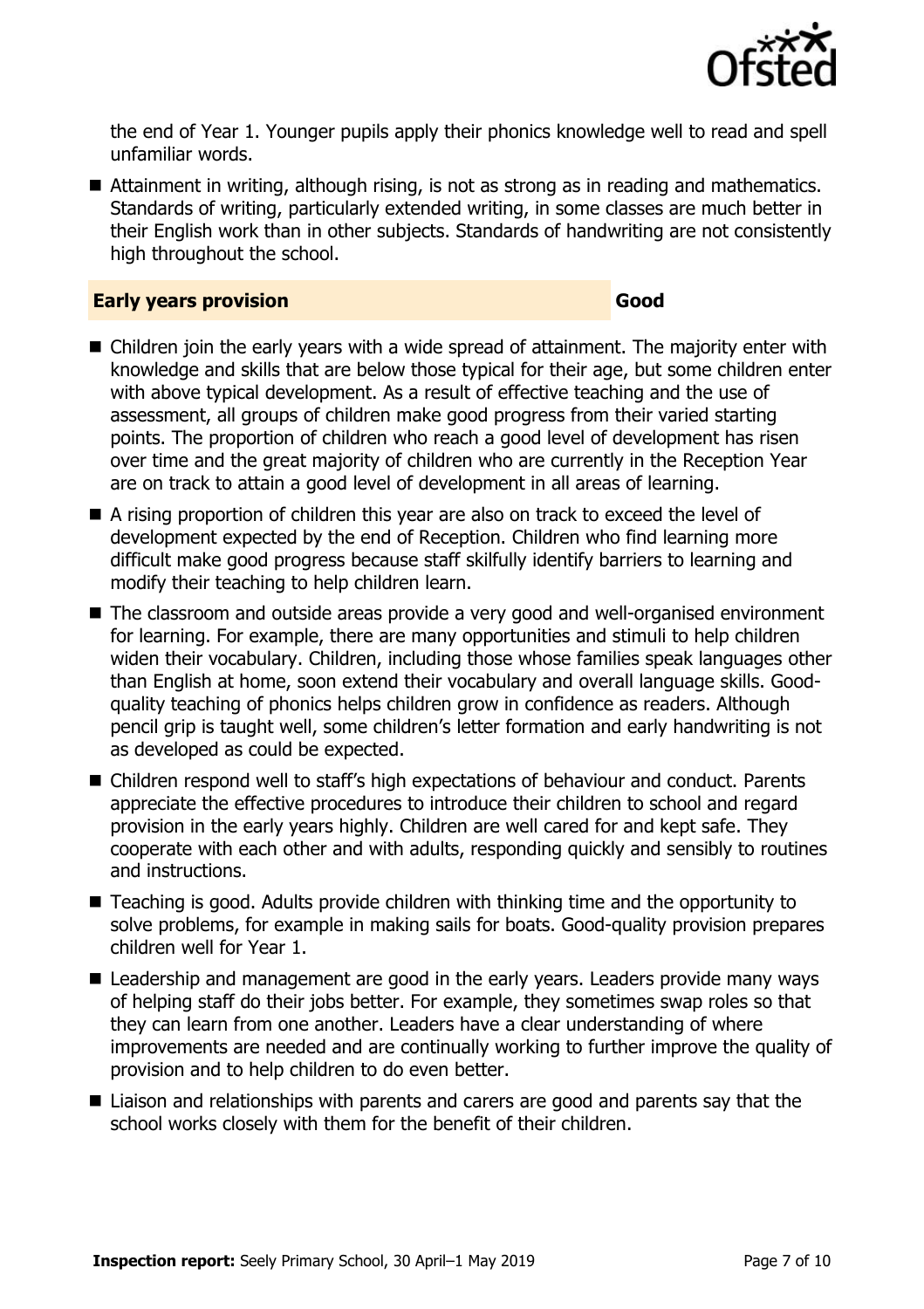

# **School details**

| Unique reference number | 139430     |
|-------------------------|------------|
| Local authority         | Nottingham |
| Inspection number       | 10087380   |

This inspection of the school was carried out under section 5 of the Education Act 2005.

| Type of school                      | Primary                        |
|-------------------------------------|--------------------------------|
| School category                     | Community                      |
| Age range of pupils                 | 3 to 11                        |
| <b>Gender of pupils</b>             | Mixed                          |
| Number of pupils on the school roll | 569                            |
| Appropriate authority               | The governing body             |
| Chair                               | Orlando Hampton                |
| Co-headteachers                     | Jacqui Newton and Sally Pearce |
| Telephone number                    | 01159 153780                   |
| Website                             | www.seely.nottingham.sch.uk    |
| Email address                       | admin@seely.nottingham.sch.uk  |
| Date of previous inspection         | 6-7 December 2016              |

### **Information about this school**

- Seely Primary School is much larger than the average-sized primary school.
- The proportion of disadvantaged pupils is well above the national average.
- The proportion of pupils with SEND is broadly in line with the national average.
- The proportion of pupils who speak English as an additional language is above the national average and the proportion of pupils from minority ethnic groups is also above average.
- The school is part of the Nottingham Schools Trust.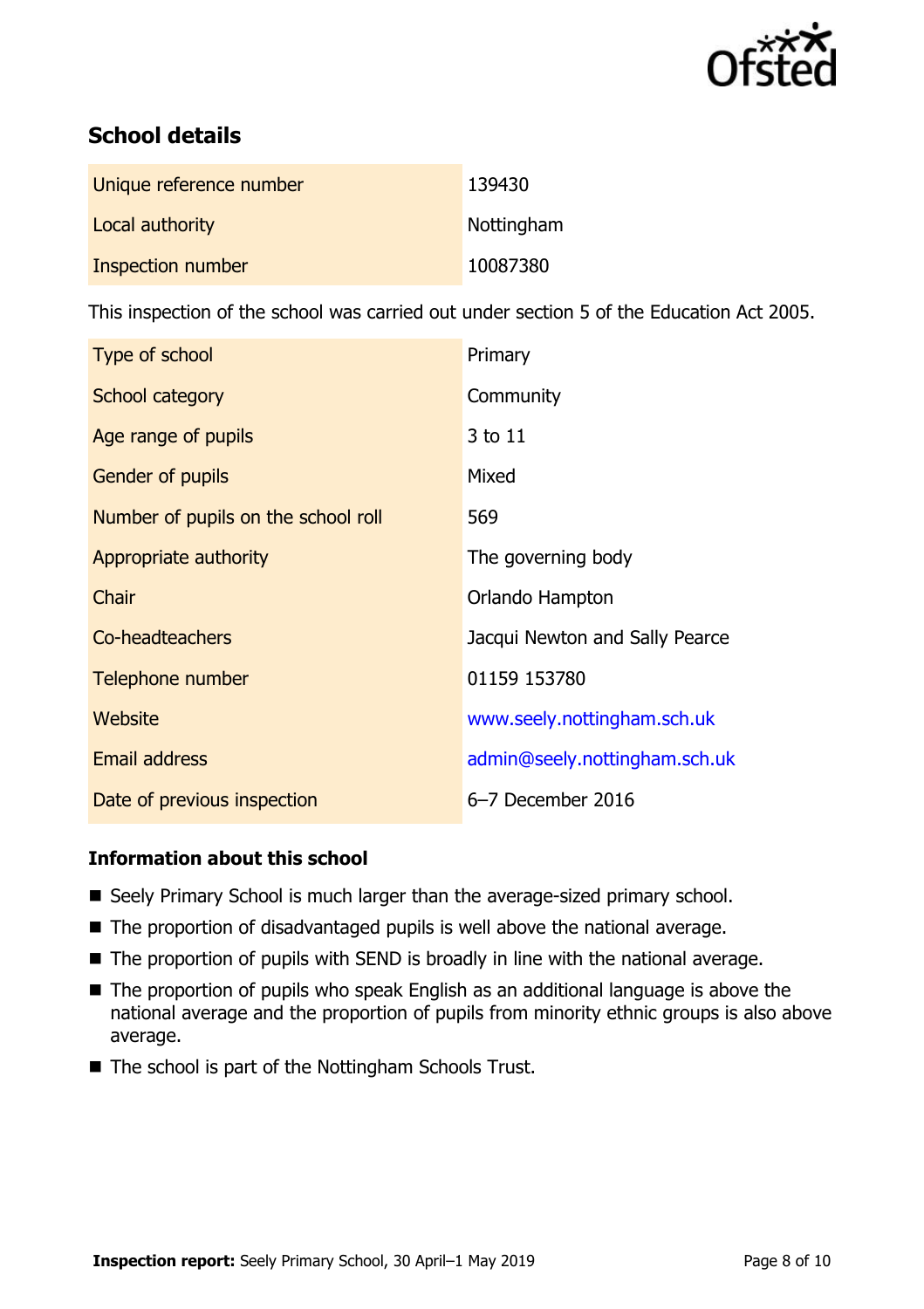

# **Information about this inspection**

- Inspectors observed learning in all classes, sometimes jointly with one of the coheadteachers.
- Inspectors looked at work across an extensive range of pupils' books and considered the school's assessment information in relation to the progress and standards achieved by current pupils.
- **Pupils were heard reading and were spoken to about their reading.**
- An inspector met with a group of pupils from key stage 2 and spoke with pupils of all ages informally in lessons and around school.
- A key stage 1 assembly was observed.
- Meetings were held with the co-headteachers and deputy headteachers, the early years leader and the teacher who has responsibility for pupils with SEND. Inspectors met a group of subject leaders. Inspectors also spoke individually with teachers and support staff.
- A meeting was held with the chair and vice chair of the governing body.
- An inspector met with representatives of the local authority and the Nottingham Schools Trust.
- Brief individual discussions were held with 47 parents of 75 pupils at the start of the second day of the inspection. The 105 responses to Ofsted's online survey, Parent View, were also considered as were the 65 more detailed text-based responses. The 200 responses to the school's very recent survey of parents' views were also analysed.
- The inspectors considered a wide range of documentation, including the school's improvement plan and self-evaluation summary, minutes of meetings of the governing body, the school's current information on pupils' attainment and progress, attendance information, external reports on the work of the school, monitoring and evaluation records and a range of documents relating to safeguarding.

#### **Inspection team**

| Roger Sadler, lead inspector | Ofsted Inspector |
|------------------------------|------------------|
| Donna Moulds                 | Ofsted Inspector |
| <b>Jackie Thornalley</b>     | Ofsted Inspector |